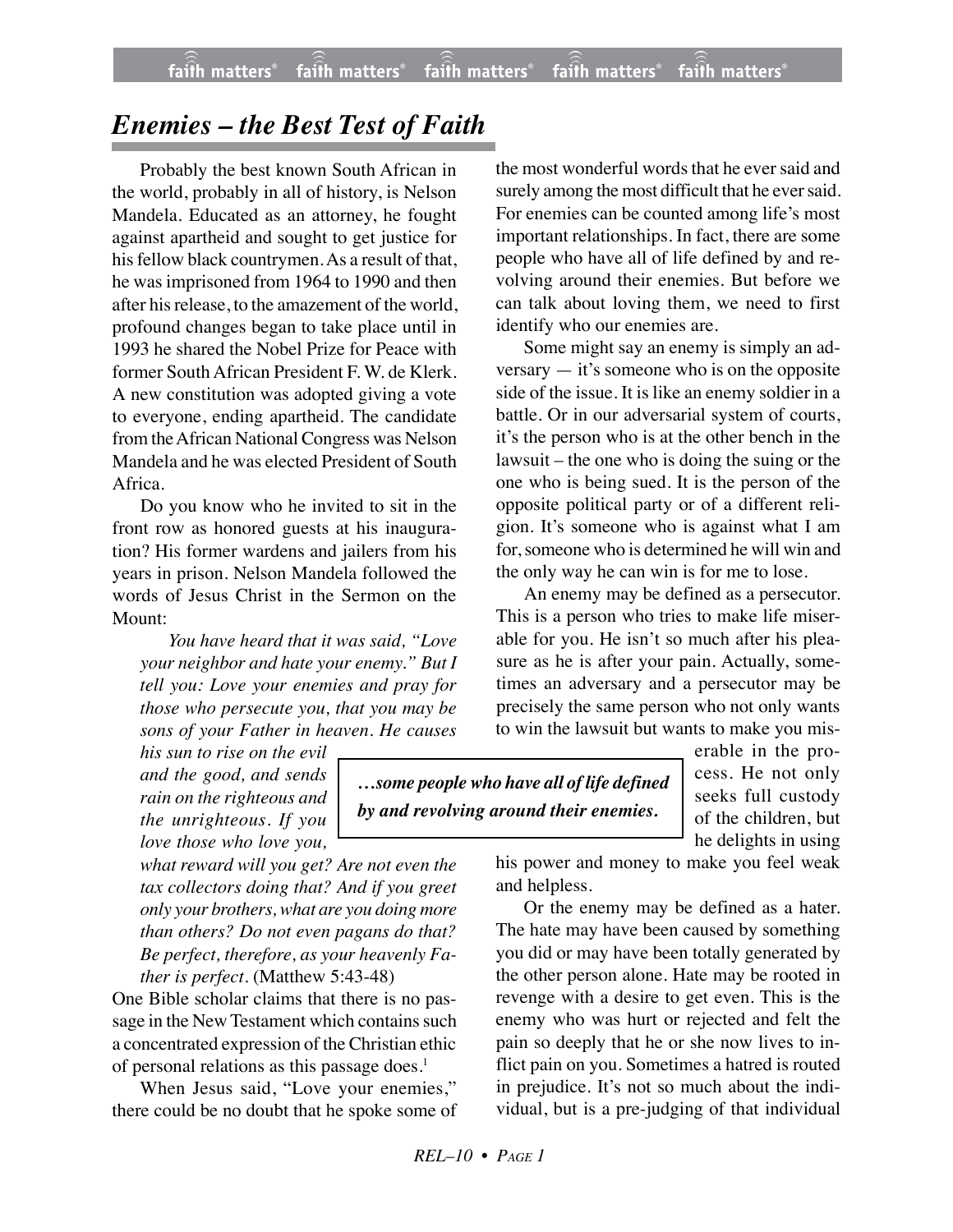because of race or ethnic background or because of age.

An enemy may be someone in just about any one of life's categories. An enemy is that former husband or wife who hurt you deeply and continues to cause pain. An enemy is a neighbor who spreads vicious gossip that undermines relationships with just about everyone that is in the community. An enemy is the criminal, the person who invaded your home, stole your possessions, assaulted your body. An enemy is the employer who made promises and then after you counted upon those promises and made all of your plans, the promises were withdrawn and broken. An enemy may be a church where you were treated un-Christianly. It can be a lawyer who manipulated the case with inaccurate information, told lies in order to win. Or a judge who is supposed to uphold and pursue justice, but who treated you unjustly. It's the lender who refused you the credit she should have given and foreclosed on your home when it really wasn't necessary. It may be the relative who treats you with disdain or maybe the man who molested you and took away your innocence and left scars to remain for a lifetime. An enemy can even be a son or daughter — someone you've loved with all of your heart, only to be betrayed and humiliated. Or a salesperson who mistreated you or a physician who was in such a hurry you were misdiagnosed and

by that? Isn't that asking a little too much? You need to realize that the words of Jesus were written in a language of long ago where, unlike our English, there were multiple words for love. So the Greeks used the word s*torge* to refer to family love such as between parent and child. *Eros* was a different word to describe the passion between a man and a woman. *Philia* was the warm tender affection between two friends. *Agape* was the word for unconquerable good will towards someone else — doing everything in the other person's best interest.

Jesus was not telling us that we need to love our enemies the same way we love members of our own family. He is not proposing that you have the same love toward a rapist as you have toward the mother who nurtured you or that you love a belligerent boss the same way you love your newborn child. When Jesus used *agape* in saying "Love your enemies", he was not talking so much about the feeling of the heart as he was speaking about an act of the will. It's not what we feel toward the other person; it's what we do toward that other person. He did not ask us as Christians to like our enemies but to always act in a way that is good for others regardless of how they have behaved toward us.

If Jesus were the teacher and he were to speak these words of the Sermon on the Mount to us today, invariably there would be those of us, probably most of us, who would raise our

maybe even mistreated. Who did I forget? If you

were making a list, who would come to your mind? If there is an enemy you would be perfectly justified in hating, who would that enemy be? Not "Public En-

emy Number One" but "Personal Enemy Number One." Who could be, who would be or should be your enemy?

Whomever that person is, Jesus says in what surely has to be one of his most difficult sayings, "Love your enemy." What does he mean

*When Jesus used* **agape** *in saying "Love your enemies", he was not talking so much about the feeling of the heart as he was speaking about an act of the will.*

hands and wave for his attention and say, "How do you do that? It's a nice principle, but can you give us an example?" Jesus says, "Well, prayer is an example." You can pray

for those who persecute you. Try asking for God's good and God's best for the person who is number one on your enemy list — the person who has hurt you the most. You can hear 10,000 testimonials of those who'll say that it is very difficult to continue hating those for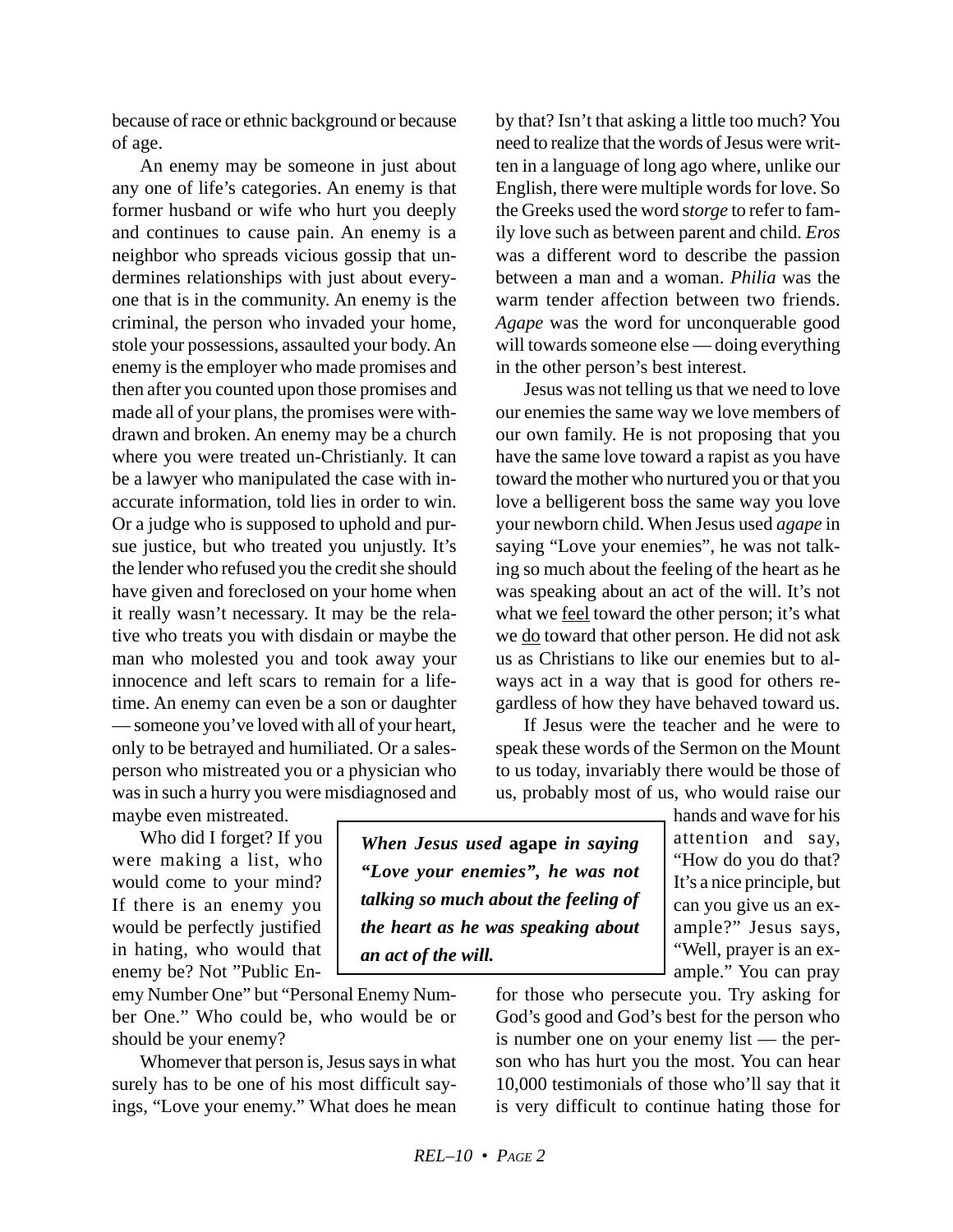whom we pray.

Generosity is another example of how to love your enemies, Jesus would say. Take God's example. Have you ever noticed that while there are some people who love him wholeheartedly, there are other people who hate him diligently; yet he is equally generous to both? God causes the sun to shine and the rain to fall on the crops of the good guys and the bad guys alike. He is the God who is generous even to his enemies.

Add to the list, kindness. In the New Testament in Romans 12:20 we are told:

*If your enemy is hungry, feed him; if he is thirsty, give him something to drink.*

Good will and good behavior towards someone else is a very God-like thing to do and as Christians we are to be like God. After all, a person doesn't need to be a Christian to be nice to someone who is nice. Anybody can love a lovable person. The best test and the best evidence of being a Christian is to behave in a way that is not only like Jesus Christ but to behave in a way in which we might not otherwise behave if we were not Christians. And that means loving our enemies.

There is a very important point that must be made here. Loving an enemy does not mean always doing what that enemy wants. It does not mean caving in or complying to the other

person's desires. In fact, sometimes it requires tough love that disciplines, that confronts, that even punishes, but always for

the good of the other person. It's never vengeful. It's never to get even. It is not about revenge. Loving your enemy is doing whatever is required to treat that enemy the way God would treat that enemy. It means doing whatever is in that person's best interest, protecting them from wrong, sometimes even protecting them from themselves. It's a love that forgives people, even when they don't ask to be forgiven. It's the kind of love toward an enemy that helps the other person. It's the love that always works hard for God's greatest good in a person's life.

The best way to love enemies is to treat them the way God treats them. As if it were not difficult enough when Jesus tells us to love our enemies, he finishes his point in the Sermon on the Mount with words that are so mind boggling that we are tempted to give up trying. Jesus says, "Be perfect as your heavenly Father is perfect." I don't know about you, but I am so far from perfect that it is a totally unreasonable goal!

Try and understand that what Jesus meant by "perfect" may not be what we first think it to mean. This is not an expectation that we be exactly like God in everything we say and do, but rather it means that we behave in the way that we were designed to behave. God is perfect and God does what God is supposed to do. Jesus encourages us to do what Christians are supposed to do.

Suppose you go out for a run this afternoon. The forecast is for sunshine and temperatures in the 80's. On your way back, you're hot and panting and slow down to a walk. You walk past the front yard of a neighbor and there she sits out in the yard smiling. (Have you ever noticed that the people that sit on lawn chairs are always smiling, but the people who run never smile? There is something significant

*The best way to love enemies is to treat them the way God treats them.*

about that!) As you go by, you are so desperately thirsty that you stop and ask her for something to drink.

She says, "Sure, just let me go inside and get you some bottled water." You say, "That would be perfect!" Now, by that you don't mean that the water is scientifically tested as free of all impurities. You are saying that it will do exactly what you need to have done and that is to quench your thirst. The water does what it's supposed to do.

Jesus does not ask us to be God; he asks us to be Christians who are God-like. This means that we give love to those who don't deserve it